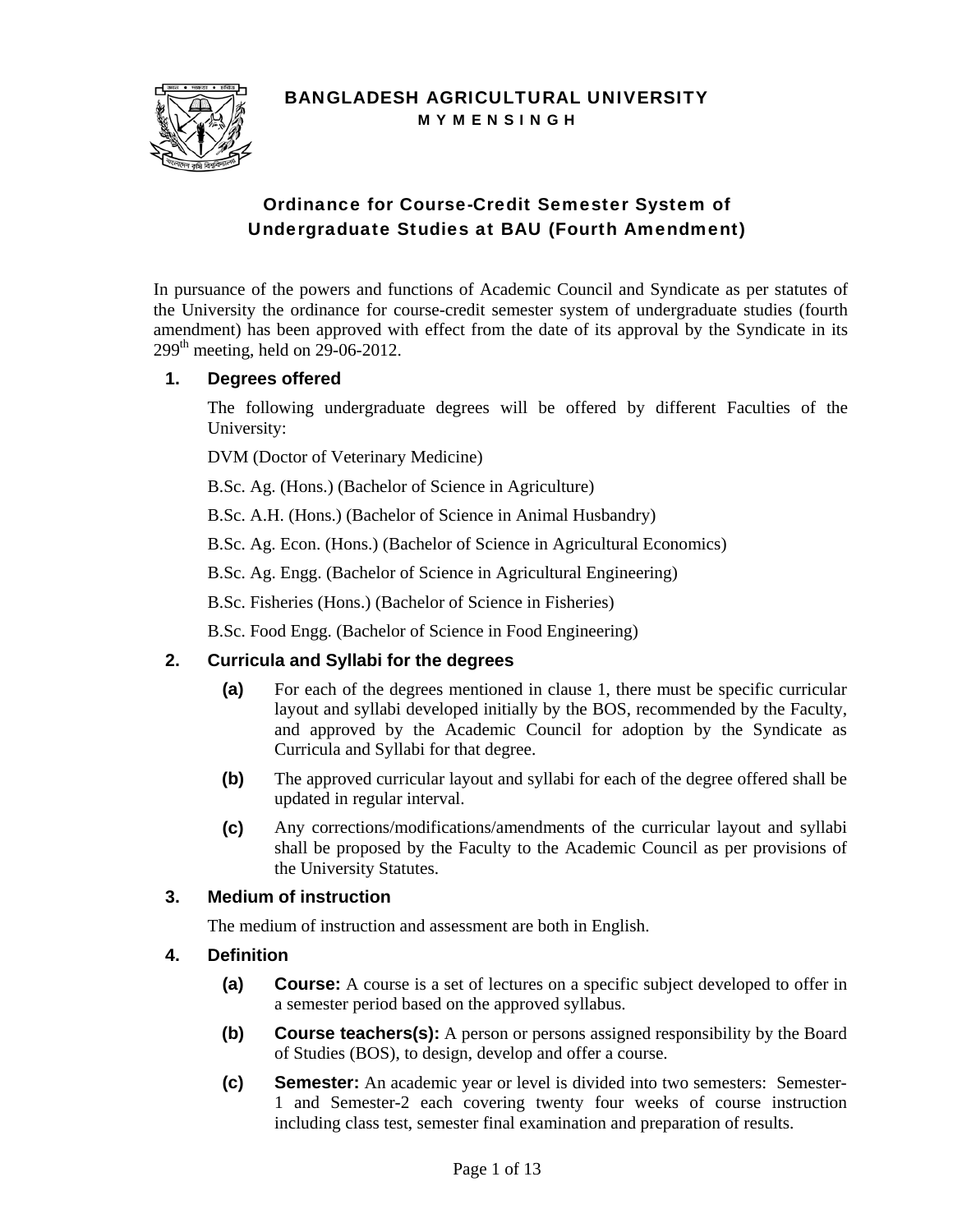- **(d) Credit:** A credit means 1 contact hour per week for theory and 2 contact hour per week for practical.
- **(e) Contact hour:** Means number of hours of 60 min.  $(55 \text{ min.} + 5 \text{ min.} \text{ gap in})$ between for venue change) per week needed to complete a theoretical course of instruction. The practical and laboratory classes of 2 hours duration will be taken as one credit hour, while practical classes of 3 contact hours will be considered as 1.5 credit hours. The home assignments of 0.5 credit hour may be combined with a practical course, if required by a BOS/Faculty. Five working days will be considered as one academic week. One working day may have eight contact hours with a recess of  $1.5$  hours after the  $5<sup>th</sup>$  hour. Classes may be held between 08.00-13.00 and 14.30-17.30 hours. However, a Faculty may arrange its class routine using needed contact hours per day.
- **(f) Course load:** A maximum of 24 credit hours with not more than 12 courses (theory/practical) may be allowed in a semester.
- **(g) GPA/CGPA:** Means the weighted average of grade points obtained in all the courses undertaken by a student in a semester/all semesters of a study programme, calculated on a 4-point scale. The result of an optional course will not be used in GPA/CGPA calculation but it will be shown on the student's transcript with letter grade

# **5. Course designation and title**

- **5.1.** Each course shall be designated by a course identification number referring to the offering Department, level/semester of study and the nature of course (theory/practical). The course identification number shall consist of a departmental code of 2-3 letters, maximum of 5 letters, as prefix followed by three digits. The first digit stands for the level (year) of study **(1 to 5).** The next two digits commencing with 01 or 11 shall be used for the courses of semester-1 and those commencing with 21 shall be used for the courses of semester-2. An odd course number shall mean the theoretical course whereas an even course numbers the practical course, of particular level and semester.
- **5.2.** The theory and practical courses of same subject matter may share the common title but they shall be considered independent courses with separate numbers for the purpose of evaluation and grading, and GPA/CGPA calculation.

# **6. Credit requirement and duration of study**

- **6.1. Credit hour:** Based on course content and weightage, individual courses will have different credit hour (or simply credit) as defined in clause 4 (d and e).
- **6.2.** The total credits required to be earned or fulfilled for obtaining an undergraduate degree at BAU will be 150 or more depending on the respective Faculty Curricula as approved by the Academic Council for the degree.
- **6.3. i.** The duration of study for the faculties of Agriculture, Agricultural Economics & Rural Sociology, Agricultural Engineering & Technology and Fisheries shall be 4 (four) academic years (levels) or 8 semesters; and the maximum admissible time limit is 7 (seven) years or 14 semesters; beyond which the study will end unsuccessfully.
	- **ii.** The duration of study for the Faculty of Veterinary Science shall be 5 (five) academic years (levels) or 10 semesters and the maximum admissible time limit is 8 (eight) years or 16 semesters; beyond which the study will end unsuccessfully.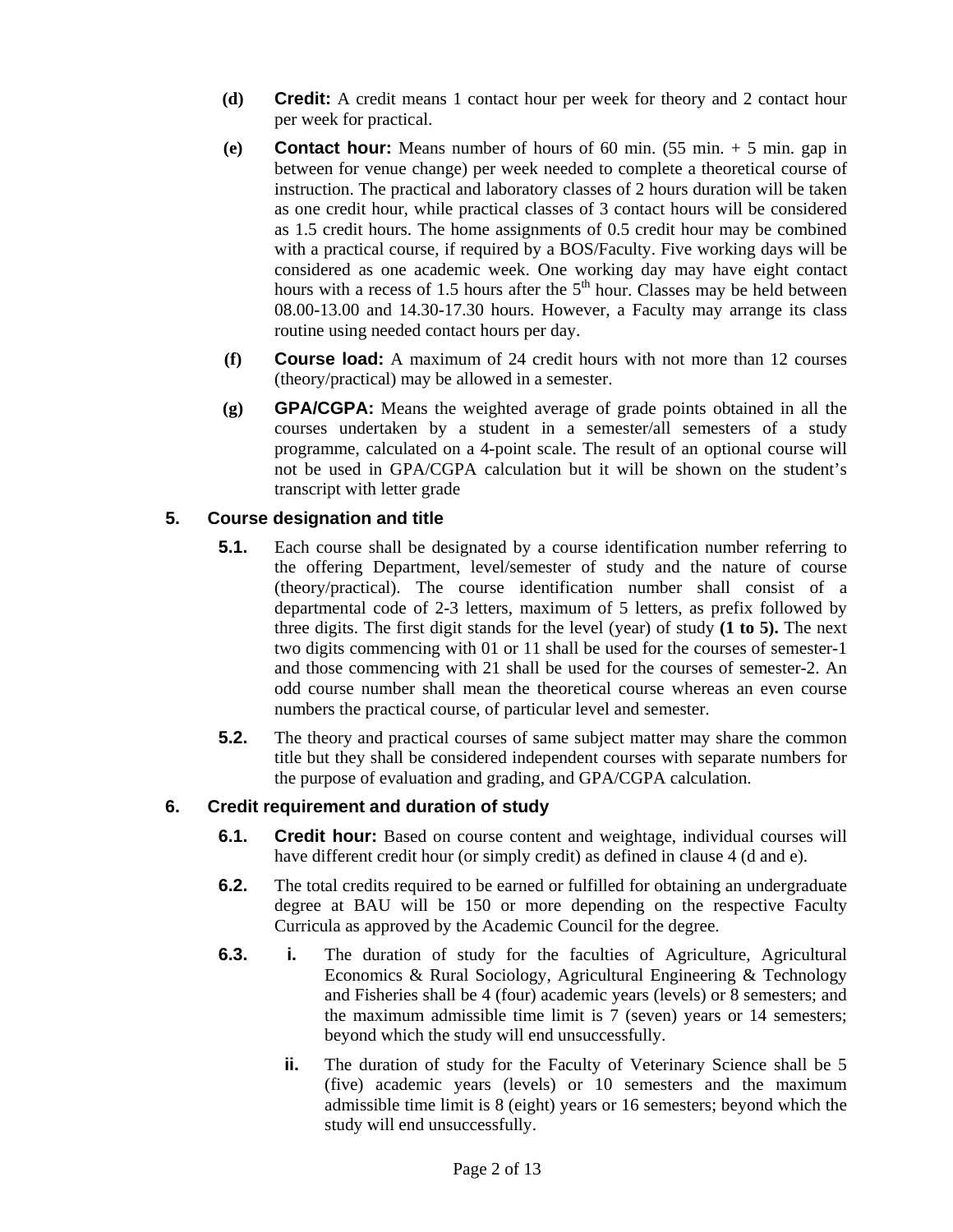**iii.** The duration of study for the Faculty of Animal Husbandry shall be 4 (four) years and 6 (six) months (levels) or 9 semesters and the maximum admissible time limit is 7 (seven) years and 6 (six) months or 15 semesters; beyond which the study will end unsuccessfully.

# **7. Faculty degree programme**

The Faculty shall decide a set of core, collateral and elective courses required for the Faculty degree programme.

- **(a) Core courses:** The courses generally offered by the Departments of the Faculty and are needed to be taken by the students as compulsory.
- **(b) Collateral courses:** Those that the Faculty considers as essentially required (compulsory) for the degree programme, but are offered by the Departments of other Faculties. The syllabi of such courses shall be prepared by the BOS of the concerned Departments, and may be revised, if necessary, on the basis of the suggestions made by the Faculty which offers the degree and recommends these syllabi to the Academic Council for approval.
- **(c) Elective courses:** Those that are considered part of the degree requirement. The student shall choose and undertake the instructed number of elective course(s) for the fulfillment of the degree programme.
- **(d)** Besides, there shall be provision for a student to take some courses from within or outside his/her faculty as **optional courses** depending on the aptitude and load-bearing ability of the student. For optional courses(s) the student will attend class and seat for the examination but the results of the course(s) shall not be incorporated in GPA though shall be presented in the transcript in grade. Optional courses must be completed in regular eight semesters of four year period counted from the first admission.

### **8. Admission requirement**

- **8.1.** The students shall be admitted as per the existing rules of the University to the level-1, semester-1.
- **8.2. (a)** If a student fails to attend the classes within the first two weeks of the L-1, S-1, his/her admission shall be cancelled automatically and the vacant seat shall be filled up from the waiting list of the admission test within the third week from the commencement of the classes.
	- **(b)** A student after admission into L-1, S-1 shall have to sit for the class test in all courses with the requisite class attendance of minimum of 60%, failing which his/her admission shall be cancelled. However, Dean may consider the case if the average class attendance of all courses of the student becomes 60%.
- **8.3.** A student under certain specific condition might be allowed withdrawal from a semester and re-admission in the next academic year as detailed in clause 19.
- **8.4.** A student shall get registered in each of the semesters on payment of necessary fees and shall be entitled to Course Record Card issued by the Dean of the Faculty.
- **8.5.** Each student shall be given an ID number with seven digits first two digits referring to the year of admission (e.g. 03 for 2003), next two digits the degree code of different faculties, such as -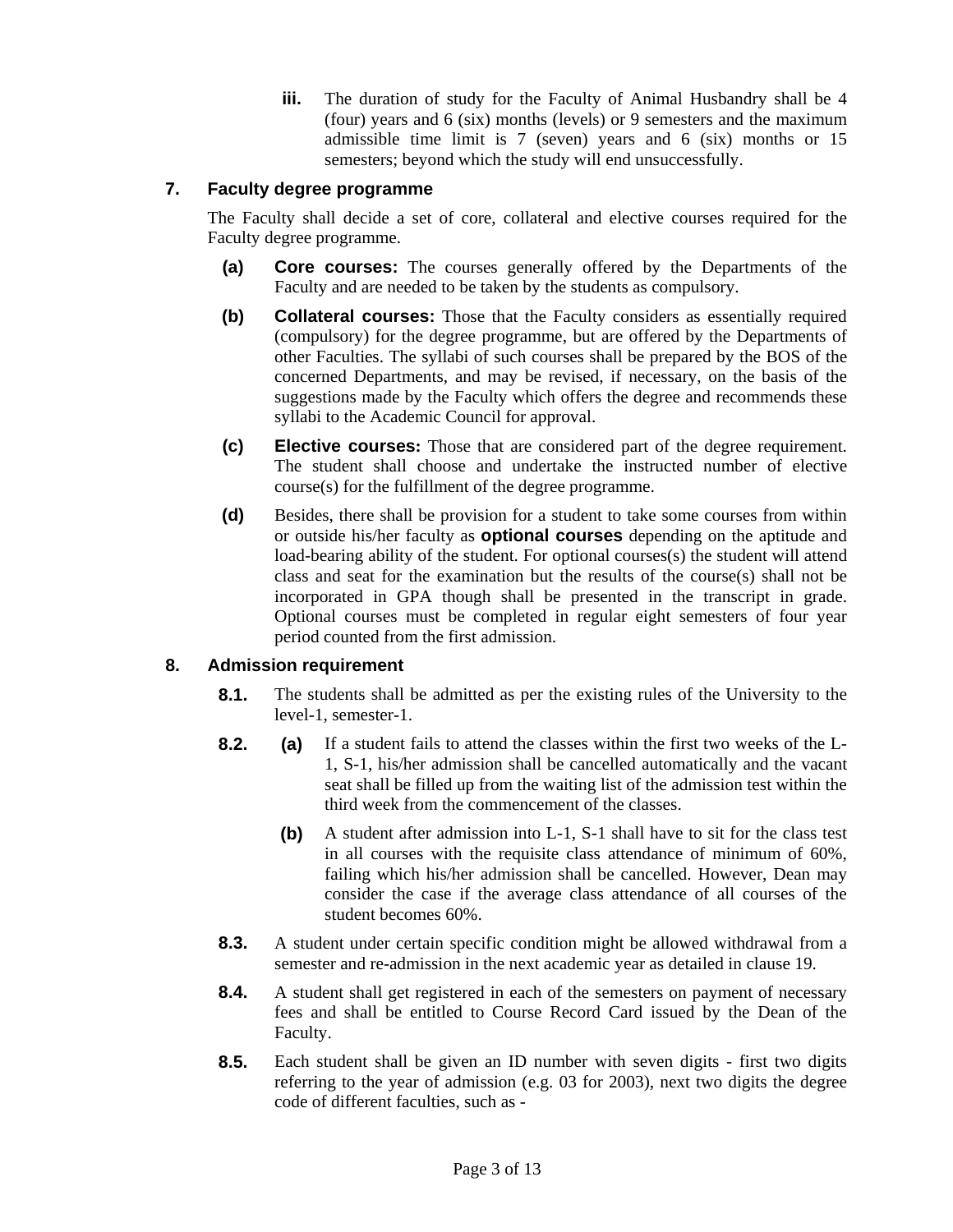| <b>DVM</b>              | 01 |
|-------------------------|----|
| B.Sc. Ag. (Hons.)       | 02 |
| B.Sc. A.H. (Hons.)      | 03 |
| B.Sc. Ag. Econ. (Hons.) | 04 |
| B.Sc. Ag. Engg.         | 05 |
| B.Sc. Fisheries (Hons.) | 06 |
| B.Sc. Food Engg.        |    |

and the last three digits (commencing with 001) will be the roll number given to a student on first admission. The ID number of a student shall be carried in all semesters as his/her permanent class and exam roll number.

#### **9. Semester course plan**

A Course plan card delivered by the Dean of the Faculty shall be filled-in by every student following his/her first admission into level-1, semester-1 in consultation with his/her advisor assigned by the Dean of the Faculty. The card shall be checked by the respective Dean's office. A student will choose elective courses carefully from the approved faculty programme and curricula (clauses 2 and 7), so that the minimum course-credit requirements for the degree are eventually fulfilled. The courses planned, chosen and written on the card could be changed through application to the respective Dean of the Faculty within 10 days of the commencement of the semester classes.

### **10. Distribution of semester activities**

Each semester shall have 24 working weeks distributed as follows**:**

| (a) | Classes including class test                                      | $: 16$ weeks         |
|-----|-------------------------------------------------------------------|----------------------|
| (b) | Semester final examination including preparatory recess : 6 weeks |                      |
| (c) | Preparation and publication of results                            | $\therefore$ 2 weeks |

### **11. Course registration**

At the time of registration in a particular semester each student shall complete five copies of a Course Record Card as designed by the Dean of the Faculty. After countersignature of the Dean, the card shall be maintained by the student himself/herself, the office of the Dean, Academic Section and Controller of Examinations shall keep a copy.

#### **12. Marks distribution**

**12.1.** Each course, Theory or Practical, irrespective of credit hours shall be evaluate on 100 marks basis for the convenience of assigning letter grade and grade point. The distribution of marks for a given course will be as follows:

|      | Class attendance  | 10   | Marks        |
|------|-------------------|------|--------------|
| ii.  | Class test(s)     | 20   | "            |
| iii. | Final examination | 70   |              |
|      | Total:            | -100 | <b>Marks</b> |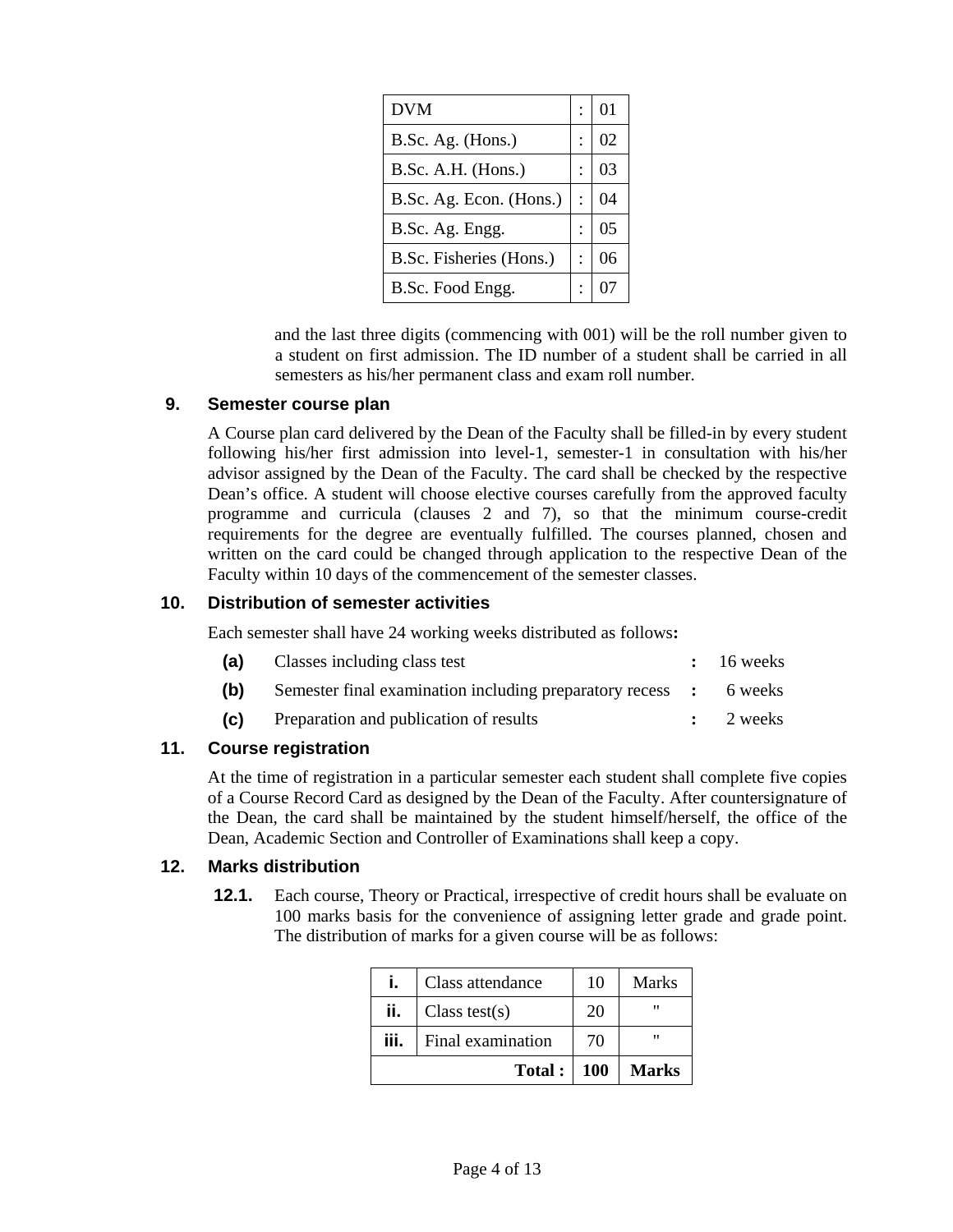| Attendance*      | Marks |
|------------------|-------|
| 90% to 100%      | 10    |
| 80% to 89%       |       |
| 70% to 79%       |       |
| $60\%$ to $69\%$ |       |
| Less than $60\%$ |       |

**12.2.** Marks for class attendance shall be allotted on the basis of the following criteria:

\* Percentage of attendance shall be calculated in round figures. A fraction of 0.5% or above shall be considered as 1%.

#### **13. Classes and teaching of courses**

- **13.1.** The size of the theory class/section and practical group will be determined on the basis of the number of the students admitted into study programme by the respective Faculty.
- **13.2.** A particular course (theory/practical) shall be taught by one or two course teachers per class/section or practical group as decided by the relevant Board of Studies.
- **13.3.** The contact hour/frequency of classes per week for a theory/practical course will be according to credit hour (clause  $4 d/e$ ), as mentioned in the approved curricula layout for the course.

### **14. Examinations**

**14.1. Exam committee:** In each concerned Department maximum a four-member Examination Committee (EC), will be proposed, as under, by the BOS for approval of the Dean of the Faculty with intimation to the Controller of Examinations by the Dean.

| <b>Composition of EC:</b> |  |
|---------------------------|--|
|---------------------------|--|

| 1. | Head of the Department              | Chairman |
|----|-------------------------------------|----------|
| 2. | A Senior Teacher of the Department  | Member   |
| 3. | One of the relevant Course Teachers | Member   |
| 4. | External member of the BOS          | Member   |

The tenure of the Examination Committee (EC) will be 2 years

#### **14.2. Major functions of EC:** The EC shall-

- **i. finalize/moderate the question paper for semester final examination as** received from the paper setter;
- **ii.** get the questions printed and packed under security seal for sending it to the controller of examinations at least 3 days before the date of the final examination of particular theory course;
- **iii.** receive the evaluated scripts and mark sheets of final exam of Theory and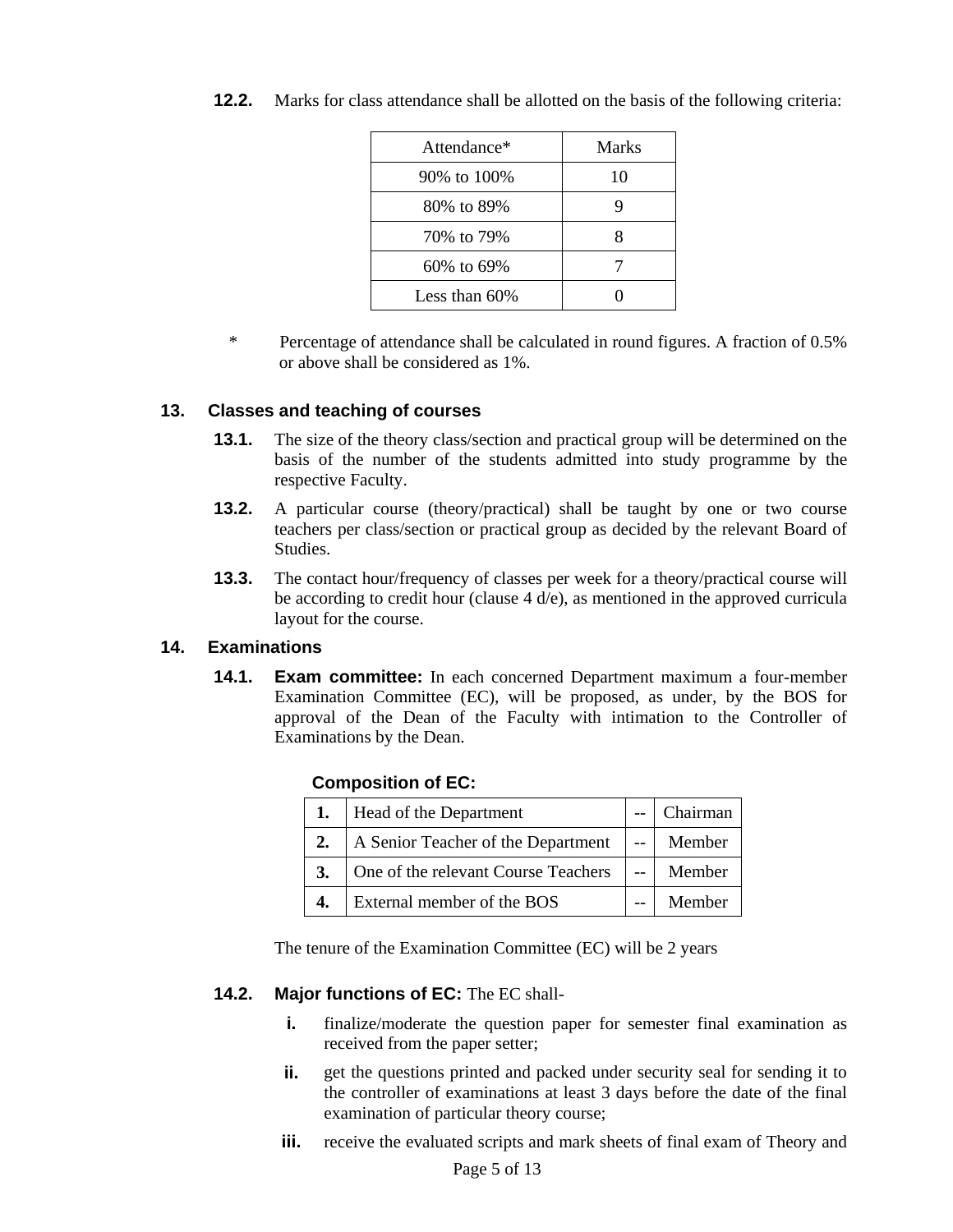Practical courses from the examiners, the marks and scripts of the class test, and marks of class attendance from the course teachers(s);

- **iv.** compile the course results (Grade sheet) in quadruplicate of both Theory and Practical courses in letter grade and grade point based on overall score (marks) of individual students in class test, class attendance and final examination;
- **v.** keep one copy of compiled grade sheet for future office use and references by the EC, and send three copies under sealed cover along with relevant papers/scripts to the Controller of Examinations for central tabulation of the results of all the courses and publication of semester results.

### **14.3. Class test:**

- **(a)** The class test shall normally take place during 10-12 week of the semester. The course teachers may at their convenience conduct more than one class test. However, the cumulative value shall not exceed 20% of the total marks.
- **(b)** In case of double course teachers for a course in a theoretical class/section or a practical group, the question for the class test may be set mutually by both course teachers relevant to that class/section/group.
- **14.4. Class attendance:** The total class attendance of students as compiled by the course teacher(s) shall be sent to the Dean within 3 days of class suspension. A student having less than 60% class attendance, in a particular course of a semester shall not be allowed to sit for the final exam for the said course. However, the Dean, before notification about the disqualification of such student from semester final examination, may consider his/her average class attendance covering all courses in that semester and allow him/her to sit for, if satisfied, with intimation to the Chairman, EC. But he/she will not get any marks for class attendance of that course.

# **14.5. Semester final Exam**

- **(a)** The Semester final examinations of all levels shall take place simultaneously and shall be conducted centrally by the Controller of Examinations in collaboration with the Dean of the concerned Faculty.
- **(b)** The Controller of Examination shall announce the date and schedule for the final examination on recommendation of the Dean, ordinarily one month prior to the commencement of the examinations.
- **(c) Appointment of paper setter/examiners:** The concerned BOS will propose, as communicated by its Chairman, a panel of question paper setter and examiners for Theory and Practical courses to the Dean of the Faculty (the degree offering Faculty) as per following guidelines:

**Theory:** One question paper setter and required number of examiner(s) from amongst course teacher(s).

**Practical:** One or two internal examiners from amongst the course teachers, and an external examiner other than the course teacher from within or outside the Department.

The appointment of examiners will be issued by the Controller of Examination, as approved by the Dean of the relevant Faculty.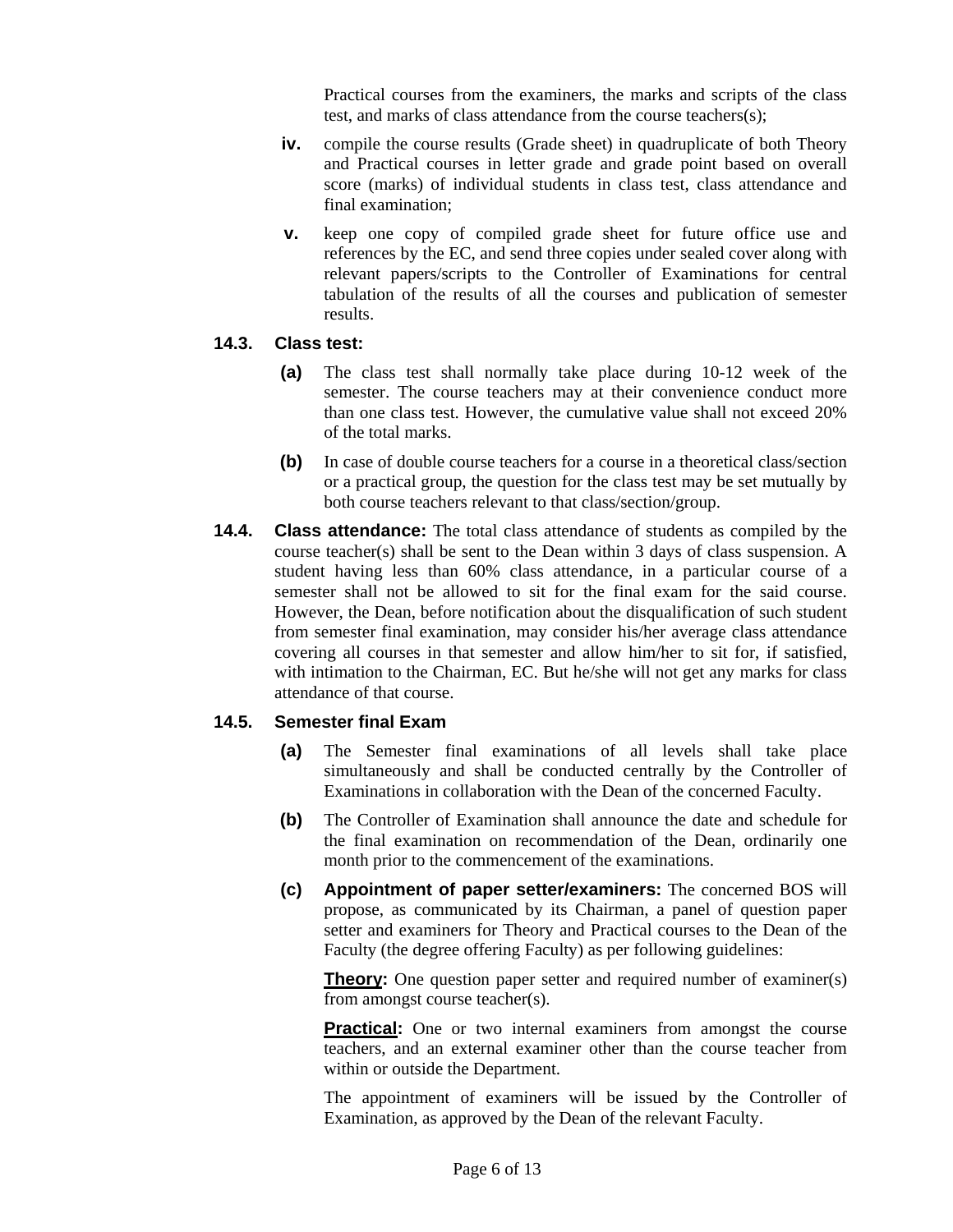**(d)** For semester final exam the question-setter will set the question paper covering the whole of the syllabus of the course with different types of questions and submit it under sealed cover to the Chairman of the Examination Committee for moderation and necessary action as per schedule announced by the controller of Examinations.

# **14.6. Examination procedure (Final):**

- **(a)** The Controller of Exam shall conduct the Semester Final Examinations after collecting the printed question papers from the Chairman, Examination Committee in sealed cover.
- **(b)** The duration of a theory examination will be 2 hours for courses of 1-2 credits and 3 hours for courses of 3 or more credits. The duration of practical examination for courses of 1.5-2 credits will be 3 hours and that of 1 credit will be 2 hours.
- **(c)** The Controller, after completing the final examinations, shall distribute the scripts immediately to the paper setter/examiners for evaluation of the same.
- **(d)** The examiner(s) shall examine the final answer scripts awarding numerical marks and send two copies of mark sheet under separate sealed cover; one copy to the Chairman EC and the other copy to the Controller of Examination. The evaluated scripts shall be sent to Chairman, EC also in separate sealed cover.
- **(e)** For practical examination the internal and external examiners shall mutually give the marks (numerical). The mark-sheet (duplicate) must be singed by all or two examiners. The evaluated scripts and mark-sheet should be sent as stated in clause 14.6 (d) concerning theory examination.
- **(f)** In the absence of an appointed examiner for practical examination the Chairman of the respective BOS shall appoint a new examiner with intimation to the Dean of the Faculty and Controller of Examinations for the record.
- **14.7. Results preparation:** Having received the score sheets (marks) and scripts from the paper setter/examiners of the semester final examinations, compilation for the course(s) will be completed by the EC in letter grade and grade point based on score of the final examination, class test and attendance. The grade sheets of the course(s) will be compiled in quadruplicate, but triplicate copies along with all examined scripts and documents of class tests and semester final examinations and singed marks sheets for class attendance shall be sent to the Controller of Examinations by the Chairman, EC for necessary action for tabulation and publication of the results covering all courses taken by individual students.

### **15. Grading system**

**15.1.** A letter grade having a specified number of grade point shall be awarded to each student for individual courses following conversion of numerical marks as shown below**:**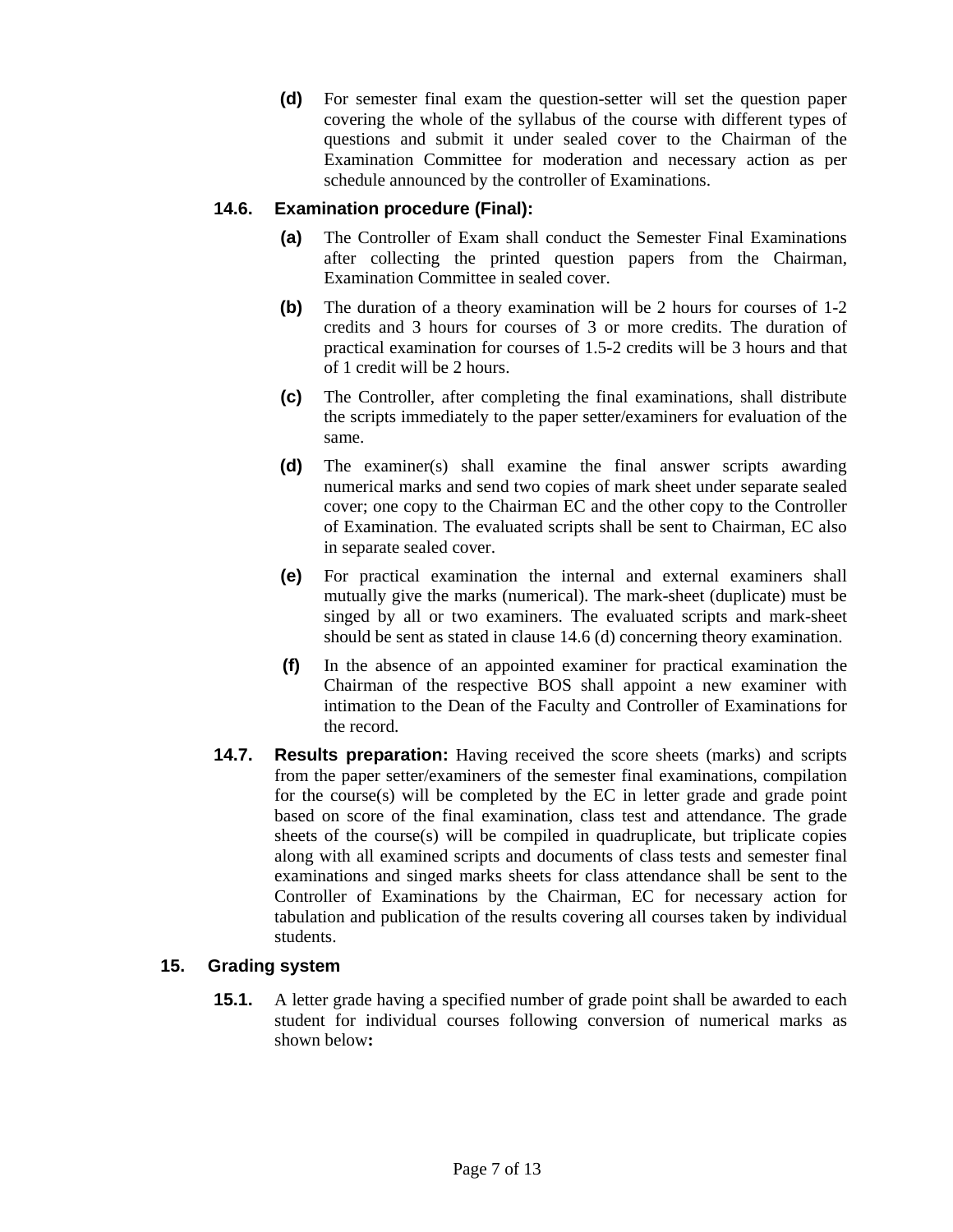| <b>Numerical Grade*</b>    | Letter Grade                |               | <b>Grade Point</b> |
|----------------------------|-----------------------------|---------------|--------------------|
| 80% and above              | $A^+$                       | $(A$ Plus $)$ | 4.0                |
| 75% to less than 80%       | A                           | (A regular)   | 3.75               |
| 70% to less than 75%       | $A^{-}$                     | (A minus)     | 3.5                |
| $65\%$ to less than $70\%$ | $B^+$                       | (B Plus)      | 3.25               |
| $60\%$ to less than $65\%$ | B                           | (B regular)   | 3.0                |
| 55\% to less than 60\%     | $B^{-}$                     | (B minus)     | 2.75               |
| 50% to less than 55%       | $C^+$                       | $(C$ Plus $)$ | 2.5                |
| $45\%$ to less than $50\%$ | $\mathcal{C}_{\mathcal{C}}$ | (C regular)   | 2.25               |
| 40\% to less than $45\%$   | D                           |               | 2.0                |
| Less than $40\%$           | F                           |               | $\mathbf{\Omega}$  |

- **\*** Total marks for each course shall be compiled in round figures. A fraction of 0.5 or above shall be considered as next higher number (marks).
- \* In the Transcript/Grade sheet, only the Letter Grade and the Corresponding Grade points, and finally the CGPA, not the numerical marks will be shown.
- **15.2**. Grade D is the minimum passing grade. If a student gets D or a higher grade in a course he/she will be considered to have earned the requisite credit assigned for that course.
- **15.3.** Absence in semester final exam for a course/courses will result in F grade in the concerned course(s).

#### **15.4**. **Grade Point Average (GPA):**

The following formula shall be used for calculation of semester GPA

$$
GPA = \frac{\sum(G_i \times C_i)}{\sum C_i}
$$

Where,

$$
\sum = \text{Sum of,}
$$

 $G_i$ = Grade point obtained in individual course(s) passed/completed,

 $C_i$ = Credit earned of respective courses.

#### **15.5. Cumulative Grade Point Average (CGPA):**

Cumulative Grade Point Average (CGPA) which is the weighted average of the GPAs of a student in all concerned semesters shall be calculated as follows:

$$
CGPA = \frac{\sum (GPA_i \times TC_i)}{\sum TC_i}
$$

Where,

$$
\sum = \text{Sum of,}
$$

 $GPA_i = Grade Point Average obtained in individual semesters earned$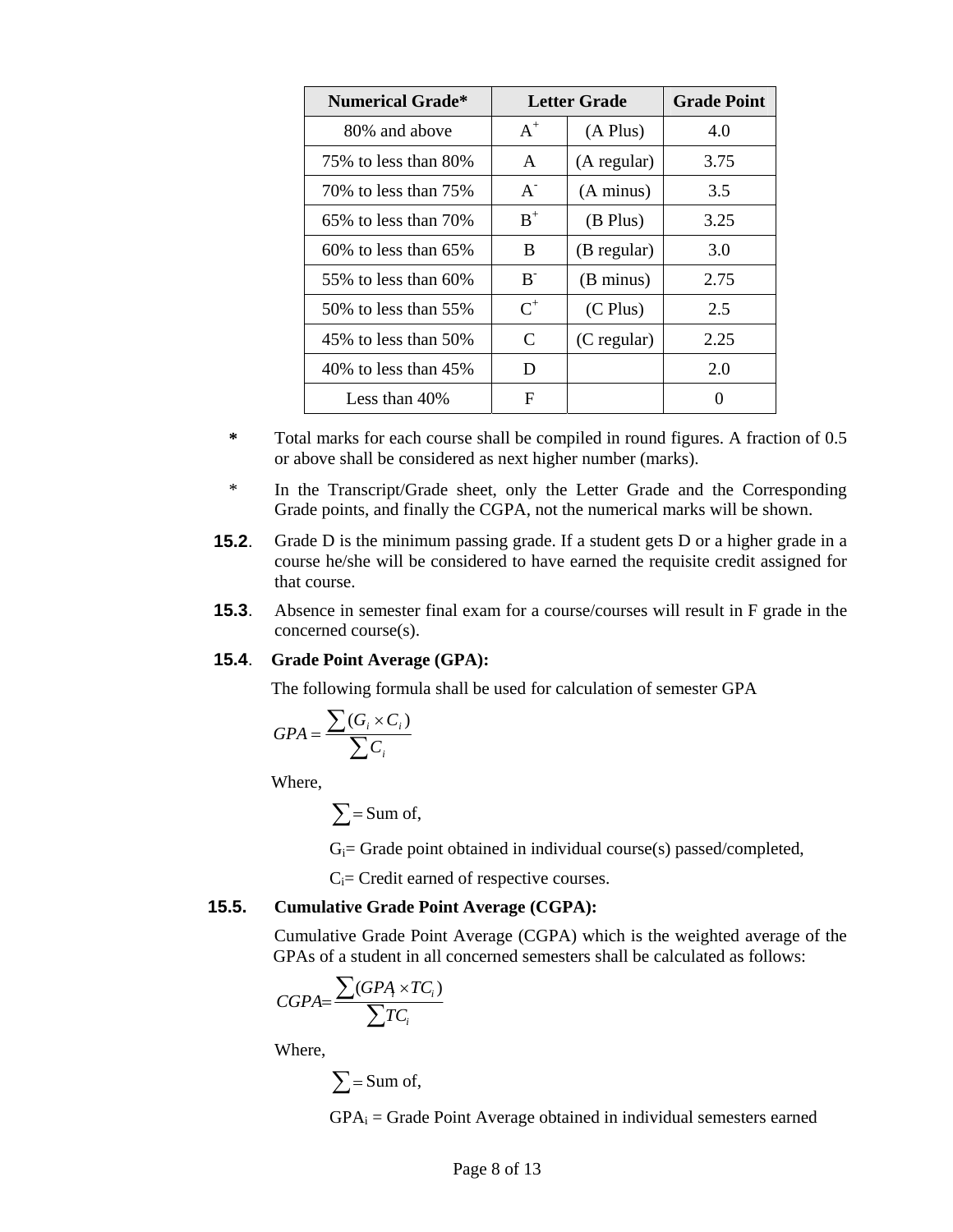$TC_i$  = Total credits earned of respective semesters.

Both GPA and CGPA shall be calculated up to three decimal places.

### **16. Tabulation and publication of results**

- **(a)** The Dean shall nominate three tabulators to the controller of Examinations for tabulating the results of different courses undertaken by both regular and repeater students in particular semester, and compilation of overall final results (Clause  $21/a$ ).
- **(b)** The tabulation of results shall be done in a way that transcripts of academic records of the candidates can be conveniently issued with provision of office records for future uses and references.
- **(c)** The controller of examinations upon receipt of tabulated results shall present them to the Examination Controlling Committee of the Faculty for reviewing the same and making recommendation for publication. The results shall be published by the controller of Exams after necessary approval by the Vice-Chancellor.

### **17. Academic progress, course registration at higher semester and probation**

- **17.1.** Students must maintain a GPA of 2.00 or more in each semester with at least D grade in all compulsory and elective courses. A student having GPA of 2.00 or more in a semester final result and no F grade in any course will be eligible for registration in the next higher semester as regular student.
- **17.2.** A student who has obtained F grade in a course or courses of any semester may be allowed to register for courses in the next semester subject to clause of probation (17.3).
- **17.3. Academic probation:** If a student is found to have accumulated, or at his/her disposal, ten or more courses (theory/practical) with F grade at the end of Level 2 or Level 3, he/she shall be placed under academic probation. During probation the student is debarred from enrolment for course registration at higher semester so as to enable him/her to devote full time to clear (pass) backlog courses with course repetition and repeat exam as applicable. However, when academic probation holder students will be able to lessen his/her repeat courses below 10 (ten), then he/she will be eligible for enrolment for course registration at higher semester.
	- **17.3.1.** A student under probation may be allowed to take repeat exam (clause 18) by the Dean in specific course(s) in which he/she has not taken any repeat exam earlier.

#### **18. Repeat examination and course repetition**

- **18.1.** A student may be allowed to take repeat exam (final) to clear F grade in a course/courses in the next available semester when the concerned course(s) will be offered on regular basis (with retention of earlier in-course marks for class tests and class attendance).
- **18.2.** The final exam for regular and repeat-students will be held on same question paper. If however it is required to be conducted on the modified and original syllabi to cater to both groups of students (regular and repeater), necessary options may be provided for in the questions by the question paper setter/EC.
- **18.3.** If a student fails in a repeat exam he/she shall be required to enroll for course repetition without retaining any in-course marks; however, he/she may be allowed additional repeat exam by the Dean, if satisfied, subject to fulfillment of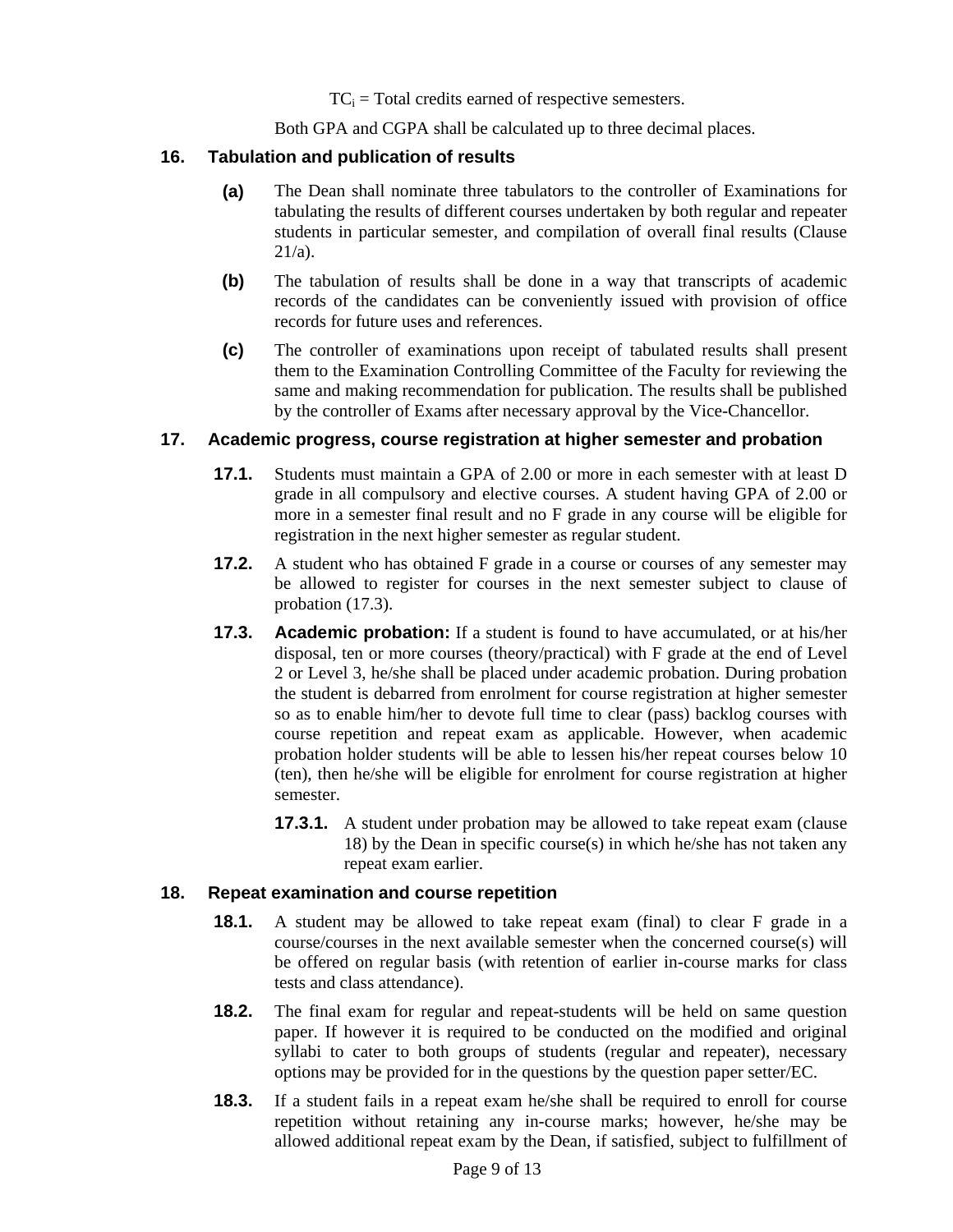clauses of probation (17.3) and maximum time-limit for the study (6.3- i, ii, iii).

- **18.4.** A student shall not be permitted to take a repeat exam for the purpose of improving a grade other than F.
- **18.5.** A student completing all the repeat courses (if any) at the time of final examination (level-4 semester-2 for the Faculties of Agriculture, Agricultural Economics and Rural Sociology, Agricultural Engineering & Technology & Fisheries; level-5 semester-2 for the Faculty of Veterinary Science and level-5 semester-1 for the Faculty of Animal Husbandry) he/she will be treated as a regular student. On the other hand, a student failing to complete the courses as specified in level-4 semester-2; level-5 semester-2 and level-5 semester-1 respectively he/she will be treated as a repeat student.
- **18.6.** A student having F grade in an elective or optional course may register for a substitute course if available or if situation permits instead of resorting to repeat exam or course repetition.
- **18.7.** All necessary steps have to be taken towards holding all repeat examinations from the date of publication of the results of examinations (level-4 semester-2 for the Faculty Agriculture, Agricultural Economics and Rural Sociology, Agricultural Engineering & Technology, Fisheries; level-5 semester-2 for the Faculty of Veterinary Science and level-5 semester-1 for the Faculty of Animal Husbandry) within the period not exceeding 60 (sixty) days. It may be mentioned here that the students who have become unsuccessful in the said repeat examination are required to sit for the examination in the next available semester.

#### **19. Withdrawal from a semester and re-admission**

- **19.1.** After filling the Examination Entry Form if a student owing to serious illness or an acceptable ground fails to sit for final exam in all courses of a semester or gets F grade in all courses, he/she may apply to the Dean of the Faculty through the Controller of Examination with supporting evidence within one week after the end of the semester final exam or within one week of the publication of the result respectively for total withdrawal from the semester with provision of readmission/re-enrolment in it in the next semester.
- **19.2.** A student who has been granted withdrawal from a semester, as spelled in clause 19.1, shall not be eligible for course registration in the next upper semester (of the same or different level); however, he/she can take repeat exam or enroll for course repetition to clear F grade(s), if any, of earlier semester(s).
- **19.3.** If a student gets F grade in all courses of the first semester of level-1, he/she may apply to the Dean within one week of the publication of the results, for readmission (in the level-1, semester-1) in the next academic year.
- **19.4.** The student re-admitted/re-enrolment on any ground will not get extra time beyond the maximum limit, counted from the date of his/her first admission to complete the study as elaborated within the clause 6.3-i, ii & iii.
- **19.5.** In case of break of study if a student apply to continue his/her study, he/she may be allowed for re-admission by the Dean of the faculty considering the reasonable ground if he/she can possibly cover with in maximum admissible time limit of the study, clause 6.3-i, ii & iii.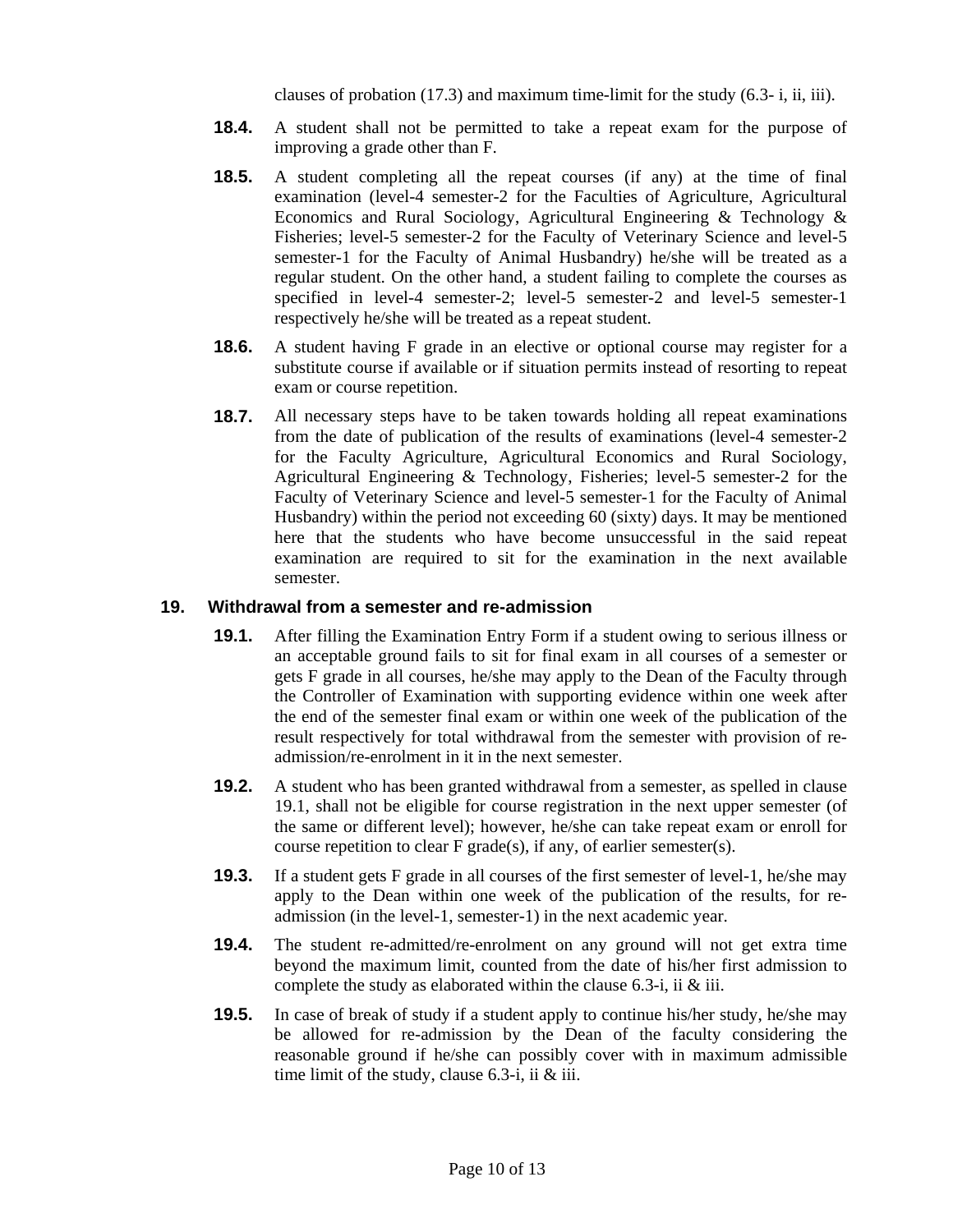### **20. Boycotting of an examination, adoption of unfair means and breach of discipline in an examination.**

- **20.1.** The followings shall be considered as examination offences:
	- **i.** Copying from incriminating documents or from other's script,
	- **ii.** Possession of incriminating documents,
	- **iii.** Communicating with other(s),
	- **iv.** Smuggling in/out of answer script(s),
	- **v.** Using abusive language or holding out threat to Invigilator/Chief Invigilator,
	- **vi.** Creating obstruction or disturbances inside examination hall,
	- **vii.** Assault or attempt to assault an Invigilator/Chief Invigilator,
	- **viii.** Possession of arms or other lethal weapons inside the examination hall,
	- **ix.** Using cell-phone inside examination hall, and
	- **x.** Any other offences not mentioned specifically above but considered by the Chief Invigilator as breach of discipline in the examination.
- **20.2.** For any offence mentioned in 20.1, the concerned course-examination of the examinee who committed the offence shall be cancelled by the Chief Invigilator subject to report to the Examination Discipline Committee through the Controller of Examinations. The result of the said course shall be finalized with "F" grade.
- **20.3.** Depending on the gravity of the offence, the Chief Invigilator may refer the case(s) to the Examination Discipline Committee for further disciplinary action.

Disciplinary action shall be taken by the Examination Discipline Committee and that shall be reported to the Syndicate. The decision of the Examination Discipline Committee shall stand final. The Committee shall comprise as follows:

| i)          | Vice-chancellor                                                                       | Chairman  |
|-------------|---------------------------------------------------------------------------------------|-----------|
| $i$ ii-iii) | Two Deans to be nominated by the<br>Vice-chancellor                                   | Member    |
| iv)         | One non-salaried member of the<br>Syndicate to be nominated by the<br>Vice-chancellor | Member    |
| V)          | <b>Student's Affairs Advisor</b>                                                      | Member    |
| vi)         | Proctor                                                                               | Member    |
| vii)        | Registrar                                                                             | Member    |
| viii)       | <b>Controller of Examinations</b>                                                     | Secretary |

Nominated members shall hold office for a term of two years. Four members shall form quorum in the meeting.

**20.4.** Students who either individually or jointly boycott the examination unlawfully shall be marked absent by the Chief Invigilator and the matter shall be referred to the Examination Discipline Committee for further disciplinary action.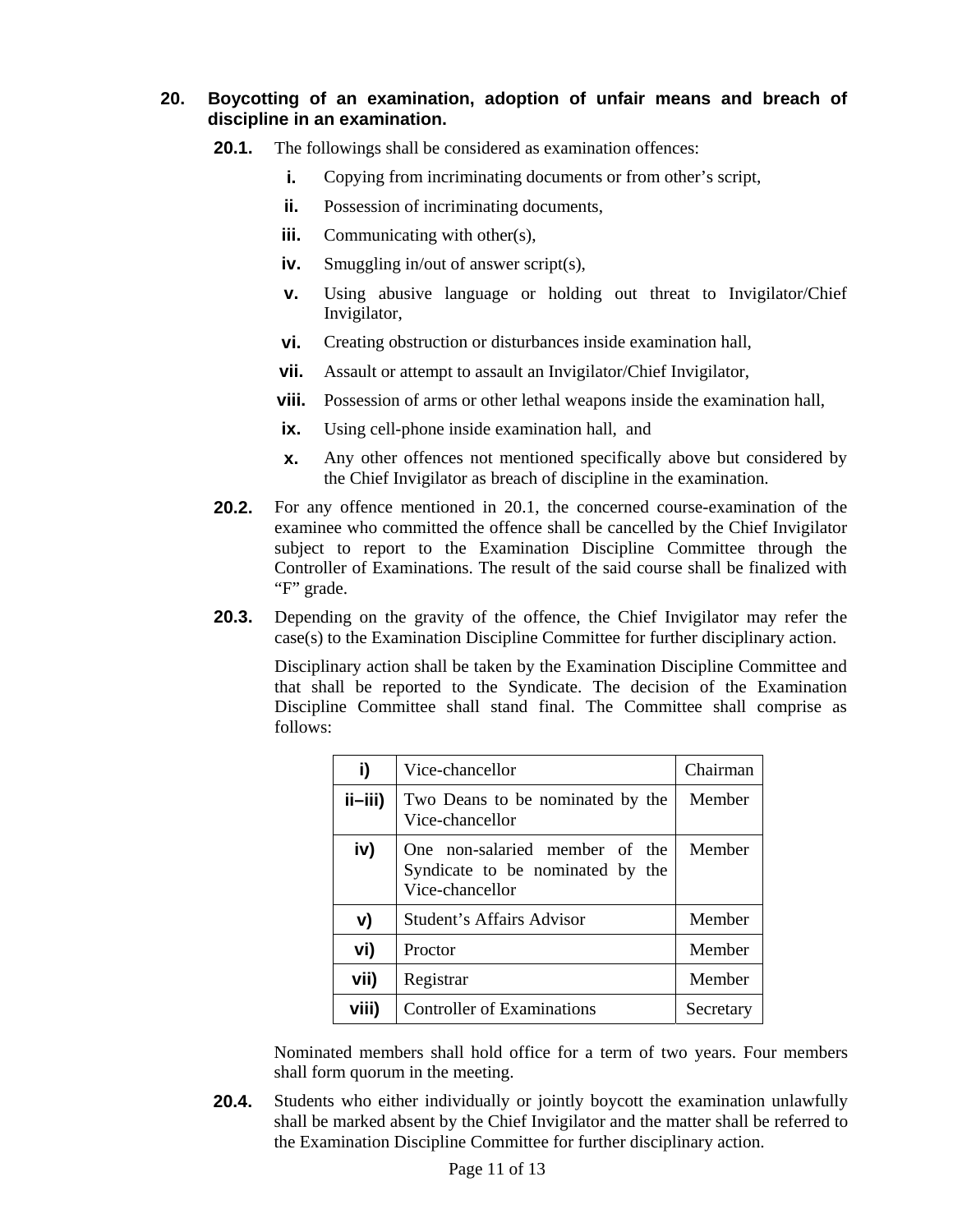- **20.5.** The Chief Invigilator shall submit the report on the offence committed by the examinee(s) to the Controller of Examinations in the prescribed form under sealed cover packet. The Controller of Examinations shall place the cases of unfair means along with relevant documents before the Examination Discipline Committee.
- **20.6.** Before taking any disciplinary action by the Examination Discipline Committee, a notice shall be served upon the examinee found guilty of examination offences to show-cause. The Examinee shall be given a time not less than 72 hours for replying the notice.
- **20.7.** The examinee who is identified in copying from incriminating documents or from other's script or found creating disturbances inside the examination hall or found possessing incriminating documents may be debarred from appearing at examinations in the current semester.
- **20.8.** The examinee who uses abusive languages or holds threat in the Examination Hall to the Chief Invigilator or Invigilator(s) or other persons engaged in the examination shall be debarred from appearing at examinations for not more than 3 (three) semesters.
- **20.9.** The examinee who assaults or attempts to assault the Chief Invigilator or Invigilator(s) or any other person(s) engaged in the examination shall be liable to a maximum punishment of debarment from subsequent examinations of the University and expulsion for good from the University.
- **20.10.** Any examinee found guilty of disclosing his/her identity or deliberately making symbolic marks in his/her answer script, the answer script shall be cancelled by script examiner and the matter be reported to the Controller of Examinations.
- **20.11.** The script of the examinee who has committed an Examination offence other than that defined in 20.10 shall not be sent to the Examiner for evaluation.
- **20.12.** A student expelled for adopting unfair means, shall not get extra time beyond the time limit as clarified vide clause  $6.3-i$ , ii & iii to complete his/her study, if allowed re-admission.
- **20.13.** Any other cases not covered by the above rules shall be dealt by the Examination Discipline Committee in such a manner as it deems fit.

### **21. Final results, degree and certificate**

- **(a)** At the end of level-4 semester-2; level-5 semester-1 and level-5 semester-2 (where applicable), the results of successful regular students of that semester and that of overall final results for graduation shall be published separately. The overall final results covering all semester results of regular successful students will be declared in order of merit based on CGPA, the transcript shall show the course number, course title, credits, contact hours, grade and grade point of individual courses, and GPA of each semester.
- **(b)** The final results of the repeater or irregular students after level-4 semester-2; level-5 semester-1 and level-5 semester-2 (where applicable) will be published on clearance of the course with F grade(s) and fulfillment of necessary coursecredit requirement, without assigning and merit order.
- **(c)** The course number, course title, credits, contact hours, and letter grade obtained by the student in optional course(s), if any, will be shown on the transcript. However, the results of optional course(s) shall not be considered in calculation of the GPA and CGPA.